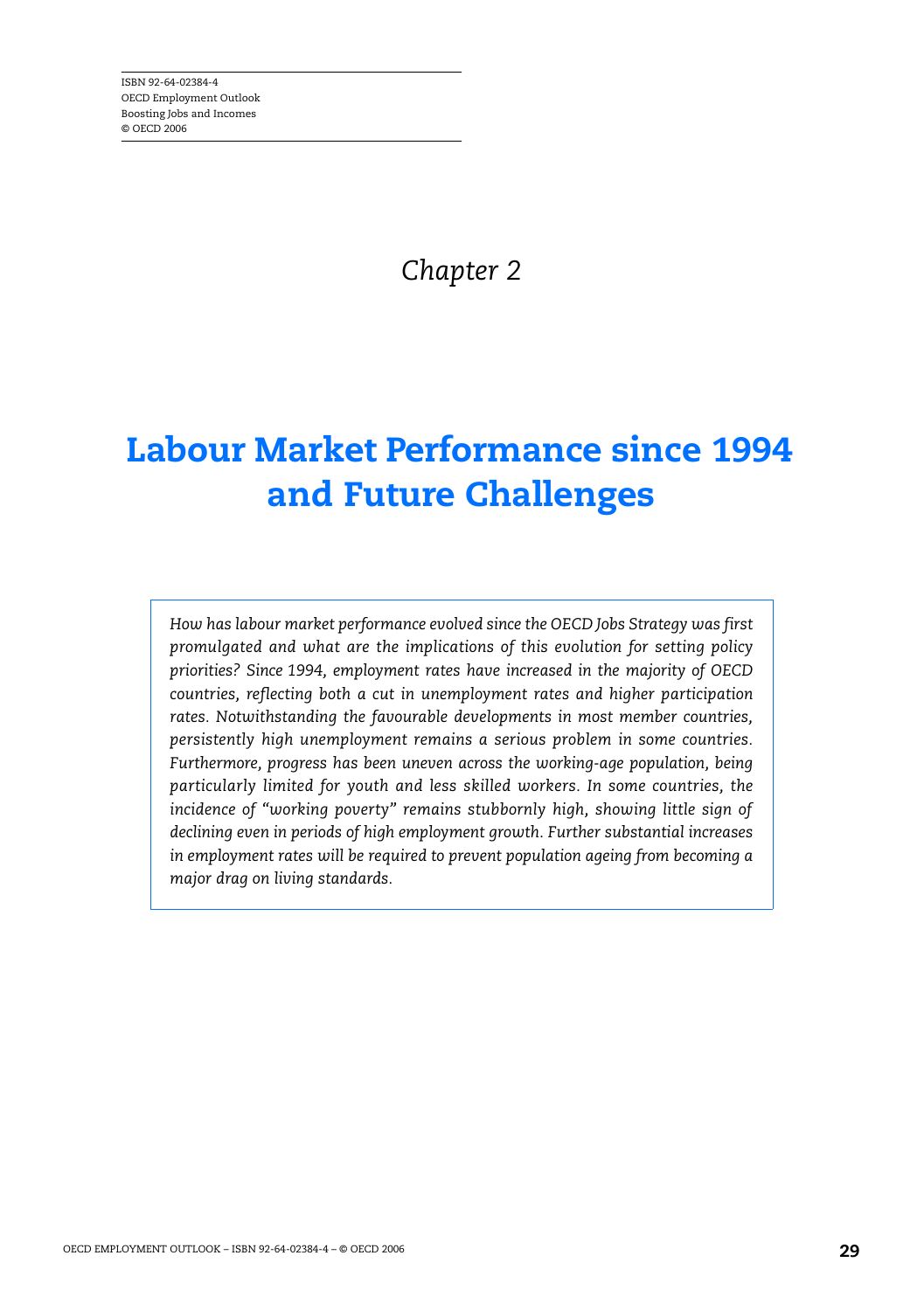$\perp$  his chapter provides a broad-brush picture of labour market performance since 1994 and puts it into the context of both earlier trends and future challenges relating to the ageing of populations in member countries. It is organised in four main parts: aggregate labour market performance, labour market performance for particular groups, trends in social and working conditions, and future challenges.

### **1. Aggregate labour market performance**

Since 1994, labour market performance in the OECD area as a whole has improved: the unemployment rate has come down, the employment rate has gone up and the participation rate has risen (Table 2.1). For unemployment, recent trends constitute a reversal of the trend rise in the joblessness rate since the early 1970s, even if the number of unemployed persons in the OECD area at present (around 37 millions) is almost the same as it was ten years ago. An increase in employment by nearly 50 million persons over the same period has been marginally higher than the expansion of the population of working age, but sufficient to push up the area-wide employment rate to a historical high. Similarly, the increase of the aggregate participation rate in the OECD area that has been observed since 1984 has accelerated slightly over the 1994-2004 period. As a result of these developments, labour utilisation – as measured by the number of hours worked per person of working age – has increased after 1994, in contrast to the evolution of the previous decade.

The reduction in the area-wide unemployment rate masks significant differences across member countries (Figure 2.1, Panel A):1

- $\bullet$  Very sharp cuts in unemployment rates were recorded in Ireland,<sup>2</sup> Spain and Finland, all of which had very high joblessness rates in the mid-1990s. In contrast, the three largest European economies reported no or little progress with Italy and France being marginally more successful in recent years than Germany.
- Significant cuts in unemployment rates have also taken place in a few English-speaking countries (Australia, New Zealand and the United Kingdom), in the Nordic countries (Denmark, Sweden), the Netherlands and Hungary. In some of these countries, unemployment rates have been halved over the past ten years and have reached levels not seen since the 1970s.
- Sharp increases in the unemployment rate have been confined to some central and eastern European countries, from already very high levels (Poland, the Slovak Republic) or from a relatively low level (the Czech Republic) in the mid-1990s.

For the countries where such estimates are available, structural unemployment rates $3$ paint a similar picture of the evolution of joblessness as unadjusted rates (Figure 2.1, Panel B).<sup>4</sup>

Employment rates have increased in almost all OECD countries since 1994 (Figure 2.2, Panel A). The gains in employment/population ratios have been particularly striking, at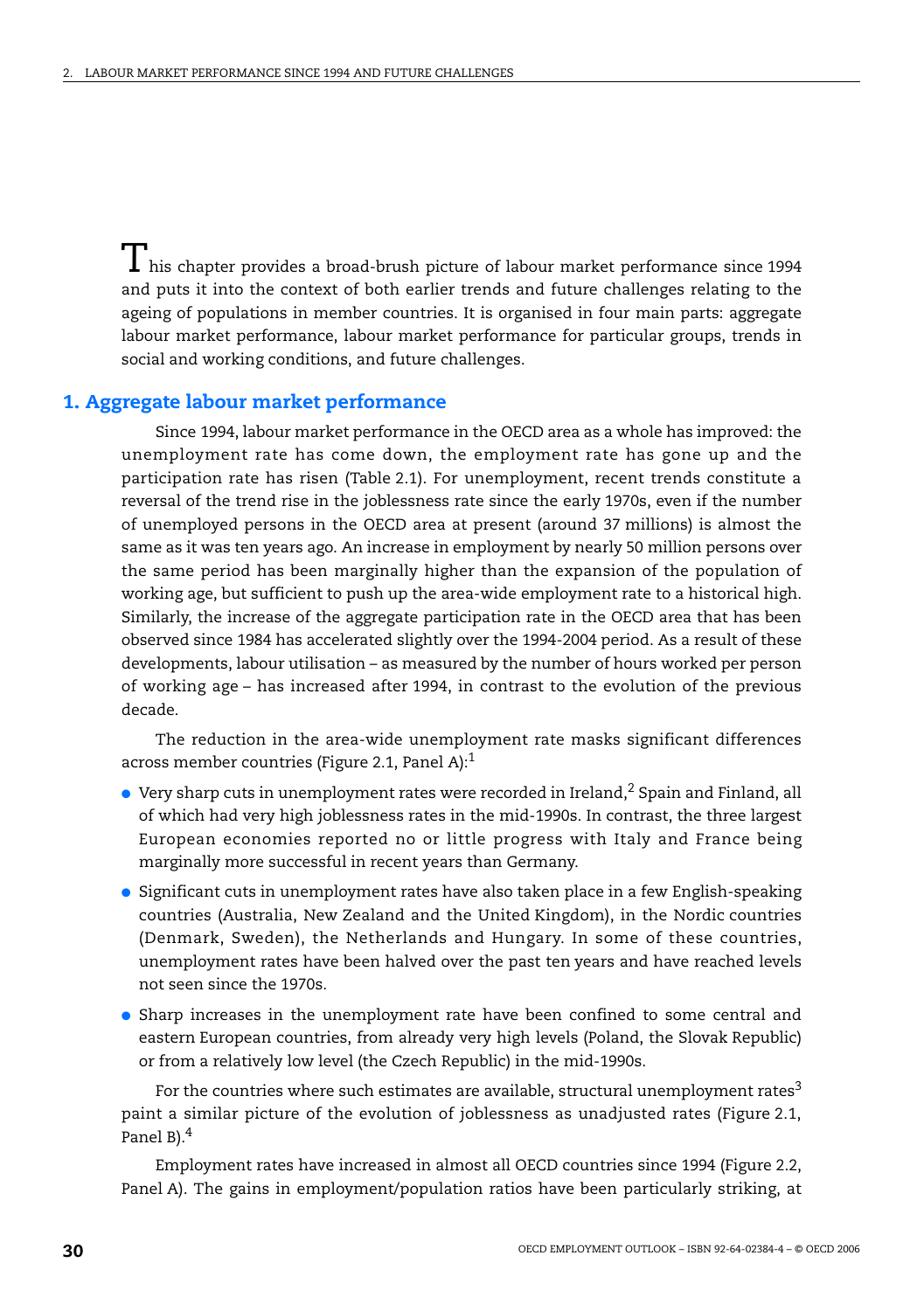|                                                                         | 1994    | 2004    | Change<br>1994-2004 |
|-------------------------------------------------------------------------|---------|---------|---------------------|
|                                                                         | [1]     | [2]     | $[2]-[1]$           |
| Unemployment (thousands)                                                | 38 300  | 37 409  | $-891$              |
| Employment (thousands)                                                  | 465 170 | 514777  | 49 607              |
| Labour force (thousands)                                                | 503 451 | 552 027 | 48 576              |
| Unemployment rate                                                       | 7.6     | 6.8     | $-0.8$              |
| Structural unemployment rate <sup>a</sup>                               | 6.9     | 6.0     | $-0.9$              |
| Employment rate                                                         | 65.3    | 66.5    | 1.2                 |
| Labour utilisation, annual hours worked per person of working $a q e^b$ | 1 1 6 5 | 1 1 7 8 | 1.1%                |

Table 2.1. **Labour market performance in the OECD area, 1994-2004**

*a)* Unweighted average structural unemployment rate, excluding the Czech Republic, Hungary, Korea, Luxembourg, Mexico, Poland, the Slovak Republic and Turkey, calculated by using a Kalman filter approach that embodies a reduced-form Phillips curve (see Richardson *et al.*, 2000).

*b)* Unweighted average, excluding Luxembourg, Poland and Turkey.

*Source:* OECD database on Labour Force Statistics. Statlink: *http://dx.doi.org/10.1787/*463856714423





Panel A. **Aggregate unemployment rates**

Panel B. **Structural unemployment rates***c*



*a)* The 1994 and 2004 values shown are not fully comparable for some countries because statistical methods changed between these two years. See the Statistical Annex of this publication for a discussion of recent historical breaks in Labour Force Statistics.

*b)* 2003 for Austria.

*c)* Structural unemployment rates are calculated by using a Kalman filter approach that embodies a reduced-form Phillips curve (see Richardson *et al.*, 2000).

*Source:* OECD database on Labour Force Statistics; Economic Outlook database.

Statlink: *http://dx.doi.org/10.1787/*688570517526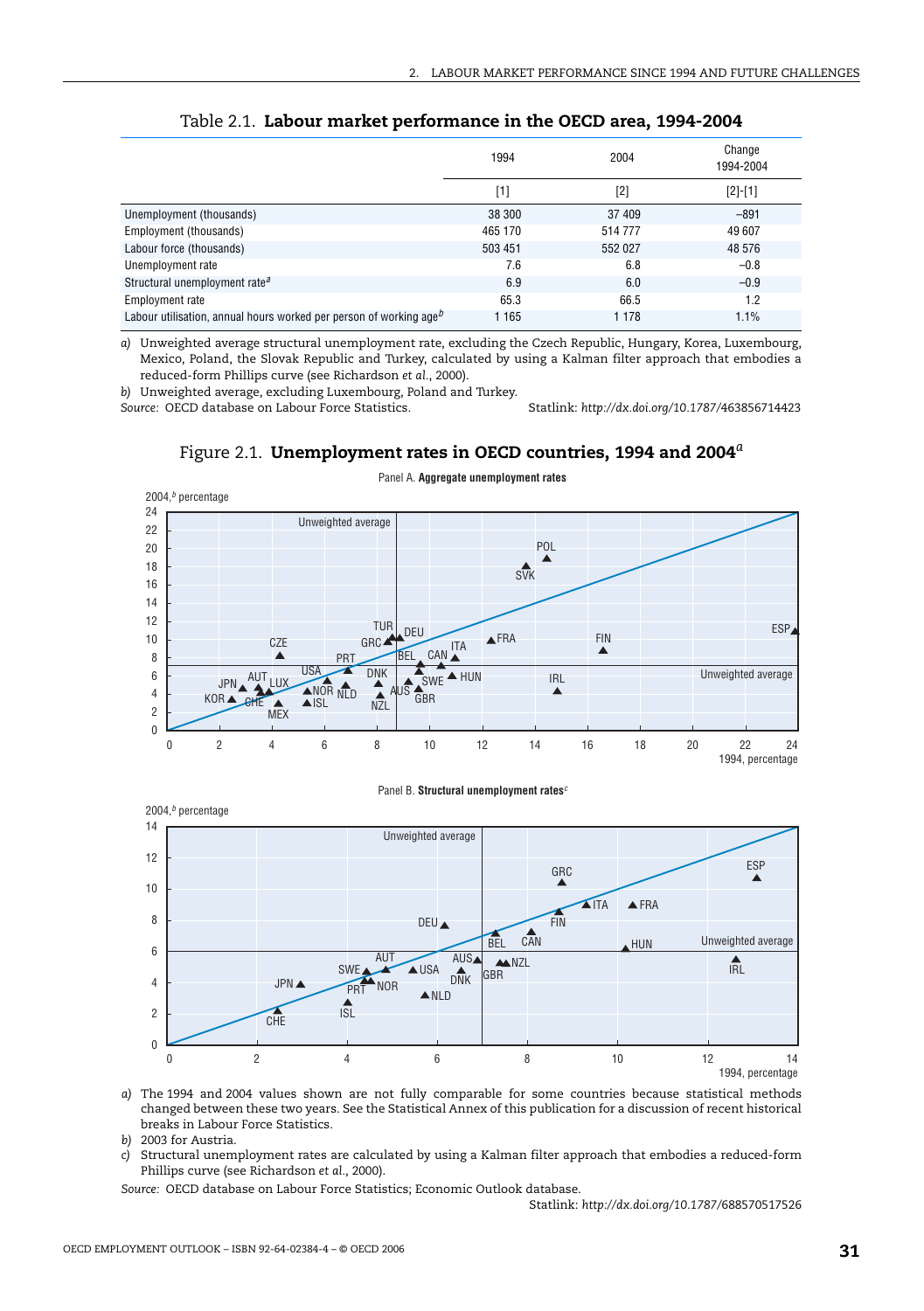

Figure 2.2. **Employment and participation rates in OECD countries, 1994 and 2004***<sup>a</sup>*

*a)* The 1994 and 2004 values shown are not fully comparable for some countries because statistical methods changed between these two years. See the Statistical Annex of this publication for a discussion of recent historical breaks in Labour Force Statistics.

*b)* 2003 for Austria.

*Source:* OECD database on Labour Force Statistics. Statlink: *http://dx.doi.org/10.1787/*643307574216

around 10 percentage points, in Spain, Ireland and the Netherlands, reflecting both the fall in unemployment rates and increases in labour force participation rates. Employment rates have also risen markedly in some English-speaking countries (Australia, New Zealand and the United Kingdom), mostly mirroring the drop in joblessness in these countries, and, from a relatively low level, in Belgium, France, Italy and Portugal. By contrast, the share of the working-age population at work dropped in some eastern European countries and Turkey. Similar patterns across countries are observed for the aggregate participation rates (Figure 2.2, Panel B). The only group of countries to experience a significant drop of actual participation was in eastern Europe and Turkey.

Job creation in most member countries was accompanied by different trends in the growth of labour productivity as measured by output and hours worked (Figure 2.3). In the United States, growth in employment over the 1994-2004 period took place against the background of higher productivity growth.<sup>5</sup> A few countries, like Australia and Ireland,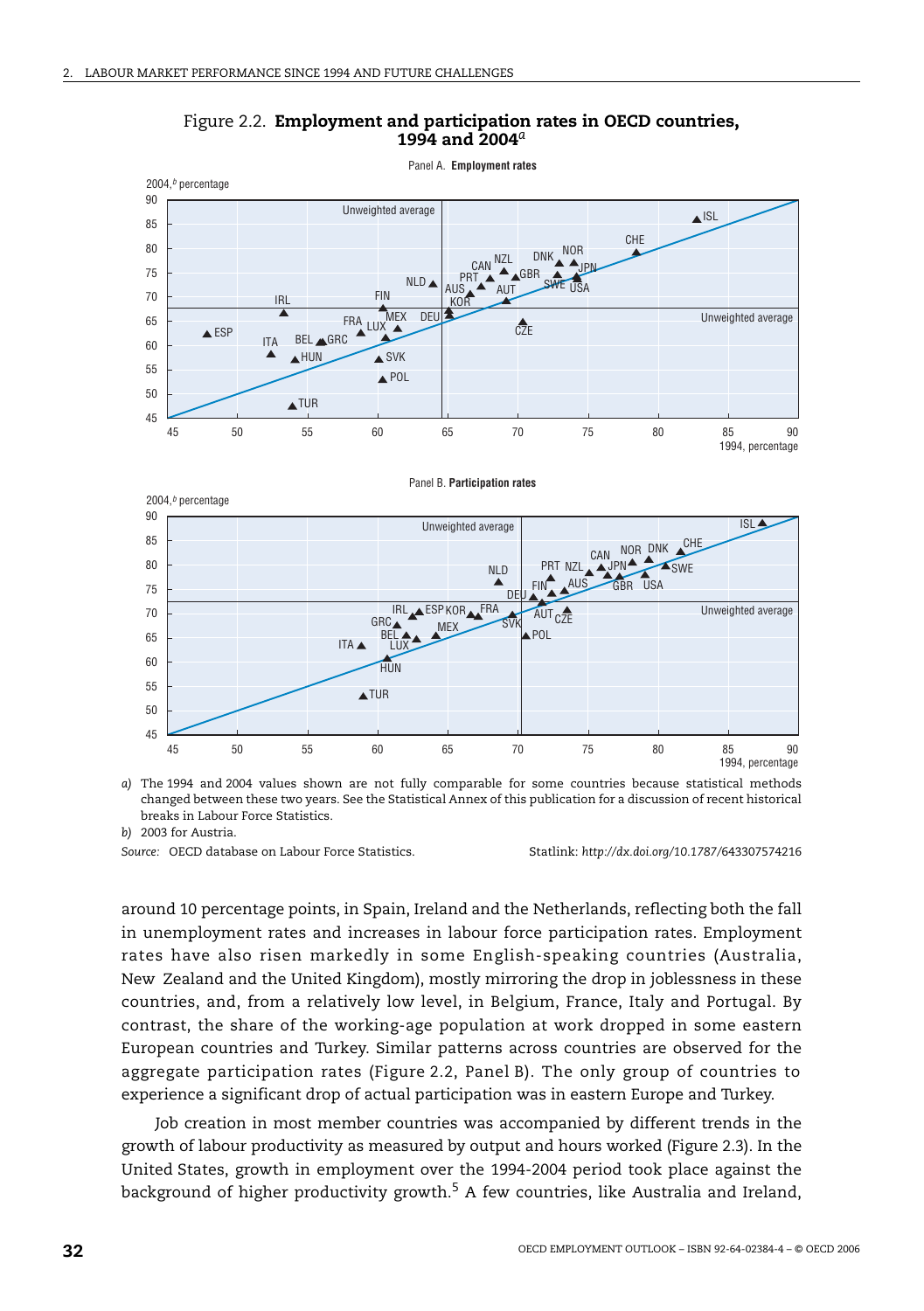

Figure 2.3. **Labour productivity***a* **growth in OECD countries, 1984-2004**

Panel A. **Annual hours worked per person of working age***a, b* 2004 1 700 Unweighted average 1 600 KOR ▲ ISL 1 500 1 400 AUS CHE▲▲JPN USA  $\overline{CAN}$   $\overline{MSA}$   $\overline{USA}$   $\overline{CZE}$ 1 300 GBR **FIN** NZL DNK PRT NZL 1 200 SWE **MEX** Unweighted average **IRL** ▲  $\triangle$ GRC AUT 1 100 ESP HUN<sup>A</sup> **NLDA** NOR 1 000 DEU ITA 7 BEL FRA  $\frac{2}{\text{S}}$ 900 800 800 900 1 000 1 100 1 200 1 300 1 400 1 500 1 600 1 700 1994

Figure 2.4. **Labour utilisation in OECD countries, 1994 and 2004**



*a)* 15-64 or 16-64 age group.

*b)* 1995 and 2004 for Austria.

*c)* 1994 and 2002 for Iceland, 1995 and 2004 for Austria, Hungary and Mexico, 1997 and 2004 for Poland.

*Source:* OECD database on Labour Force Statistics. Statlink: *http://dx.doi.org/10.1787/*835013006114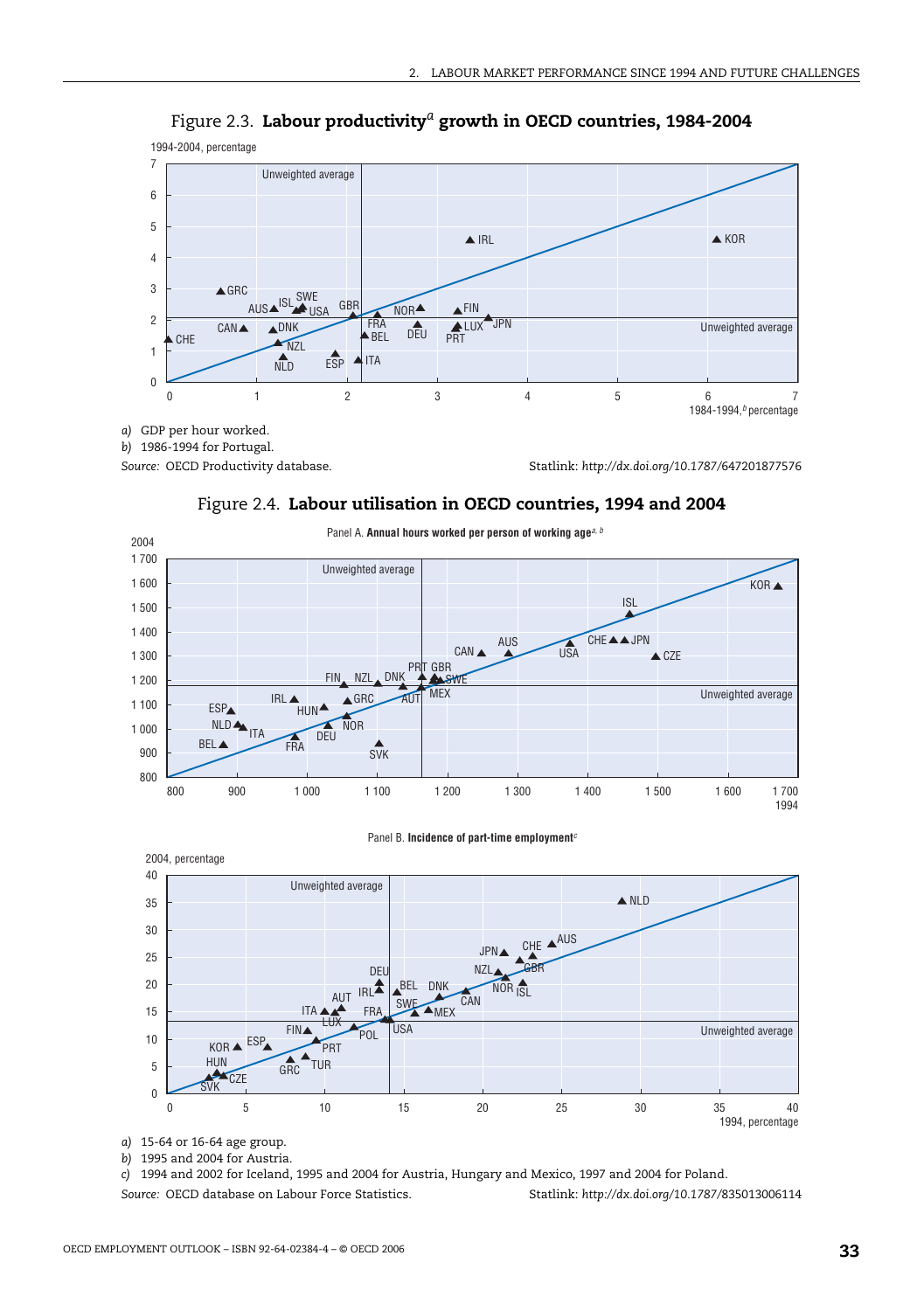combined stronger productivity growth performance and stronger job creation. However, in several countries an improved employment record went hand in hand with a marked slow-down in the growth of output. Such "productivity-poor" growth has been most visible in Italy and Spain, with productivity growth falling to very low levels. Overall, since 1994, productivity growth increased in the United States while it declined in most European countries and, as a result, productivity growth in the United States, which was below the OECD average in the earlier period, has been above average since 1994.

Higher employment has not always resulted in an increase in labour utilisation, *i.e.* hours worked per person of working age. While labour utilisation has increased in a majority of countries since 1994, it has declined significantly in some continental European countries (France, Germany, Switzerland), eastern European countries (the Slovak and Czech Republics), Japan, Korea and the United States (Figure 2.4, Panel A). These drops partly reflect a reduction in virtually all countries of the number of hours worked per employed person (Table F in the Statistical Annex). An important factor behind the fall in the number of hours worked per employed person is the sustained increase in the incidence of part-time work during the past decade (Figure 2.4, Panel B), in particular in Belgium, Germany, Ireland, Italy, Japan, Korea and the Netherlands.

## **2. Labour market performance for particular groups**

Not all segments of the working-age population benefited equally from the general improvement in labour market performance. Some groups – youth, women, older, less skilled workers and workers in disadvantaged regions – have always had more difficulties in the job market than prime-age men. Developments over the 1994-2004 period for these groups have been contrasting (see also OECD, 2006a, Tables W.2.1-4):

- Female participation relative to that of prime-age men (Figure 2.5) kept increasing during the past decade, though by a smaller extent than the strong gains registered during the previous decade. Exceptions to this trend concern Turkey, where female participation fell from a very low level, and conversely some eastern European countries and some Nordic countries, where female participation fell or stabilised, after having reached already very high levels ten years ago. At the same time, the prime-age female unemployment rate fell in most countries, though generally not more than that of prime-age men (Figure 2.6). Therefore, the employment rate for women has increased significantly in most member countries.
- In most countries, youth (those aged 15 or 16 to 24) relative participation has kept declining, reflecting mainly young people spending a longer time in education, though this evolution was less marked during the past decade compared with the previous one (Figure 2.5). On average, the youth unemployment rate is around three times as high as for prime-age men. However, when calculated as a proportion of the youth population (instead of labour force), the ratio of the youth unemployment rate relative to prime-age men is around 1.5 only. Although youth unemployment rates have tended to fall somewhat in absolute terms, they rose relative to prime-age male unemployment rates on average during the past decade (Figure 2.6). The employment-population ratios for this age group have fallen overall, but with notable exceptions in a few countries (Iceland, Ireland, Finland and Spain).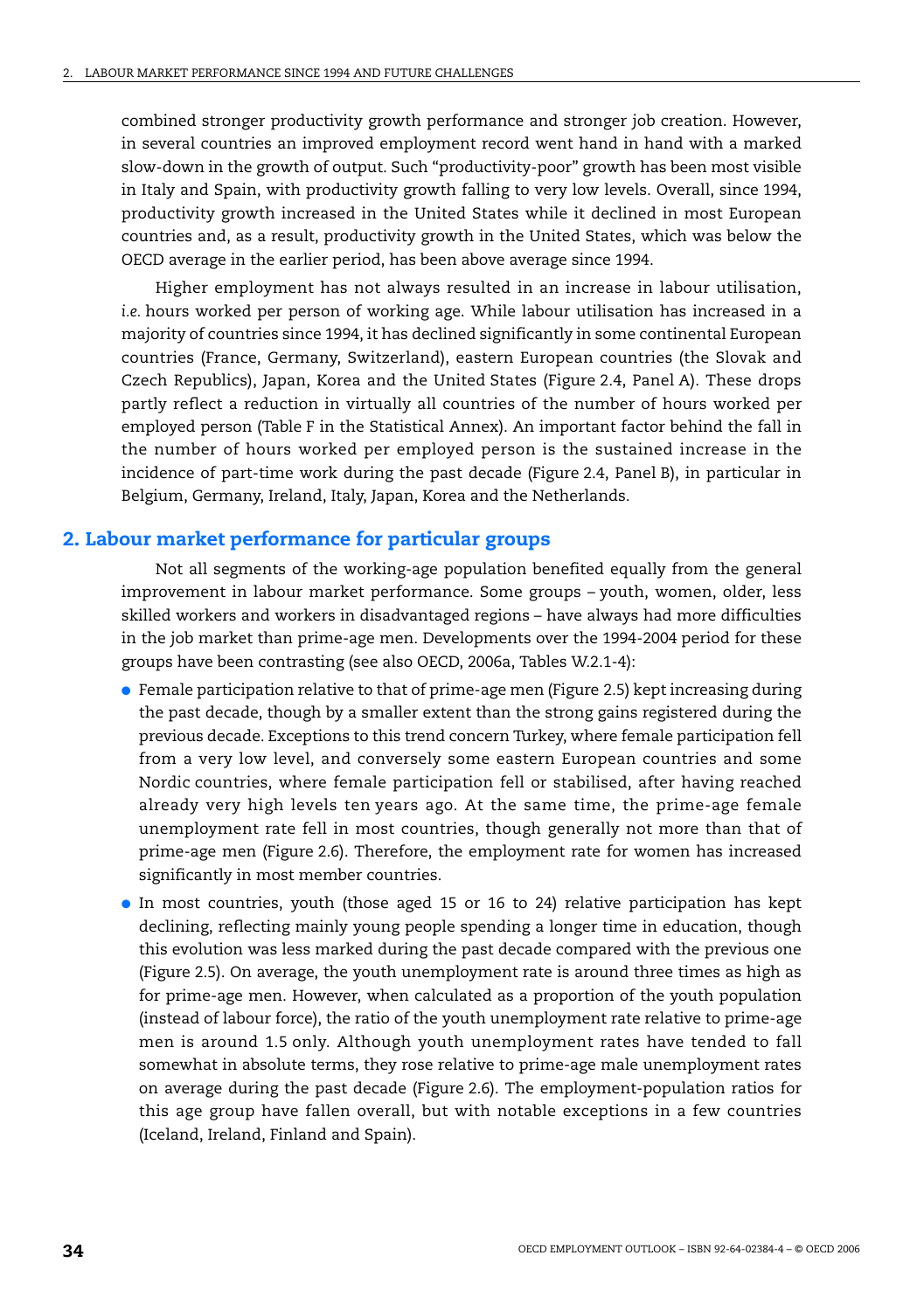

Figure 2.5. **Relative participation rates for particular groups, 1984-2004***<sup>a</sup>*



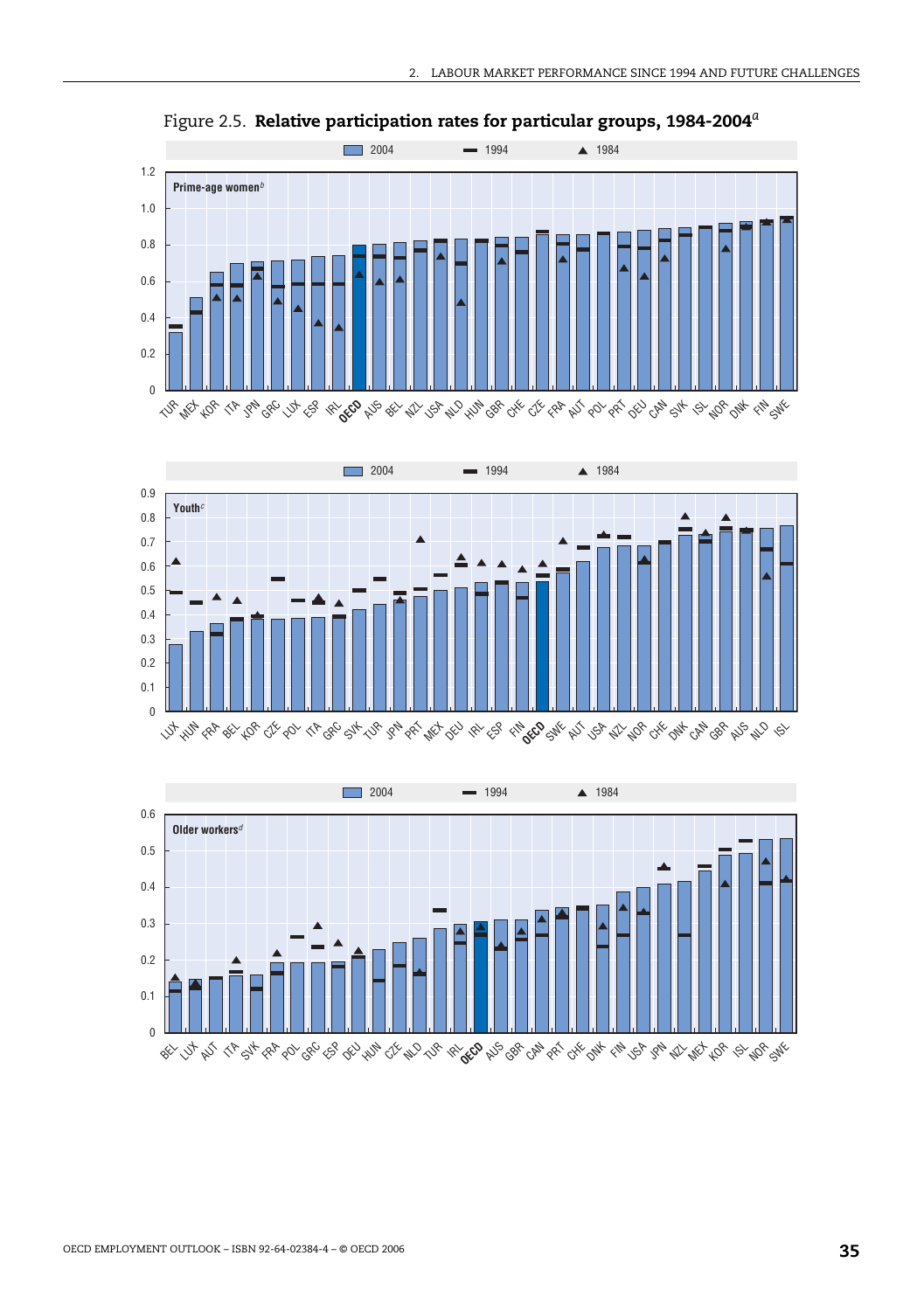

Figure 2.5. **Relative participation rates for particular groups, 1984-2004***<sup>a</sup> (cont.)*

- *a)* Relative to prime-age male participation rates (25-54 age group). The 1984, 1994 and 2004 values shown are not fully comparable for some countries because statistical methods changed between these three years. See the Statistical Annex of this publication for a discussion of recent historical breaks in Labour Force Statistics.
- *b)* 25-54 age group.
- *c)* 15-24 or 16-24 age group.
- *d)* 55 and over age group, except 55-74 for Finland, Hungary, Iceland, Norway and Sweden.
- *e)* 15-64 age group.
- *f)* Less than upper secondary level.
- *g)* 1995 for France, Korea, Mexico, Poland, the Slovak Republic and the United Kingdom, 2002 for Iceland, Italy and the Netherlands.

*Source:* OECD database on Labour Force Statistics.

Statlink: *http://dx.doi.org/10.1787/*786162228154

- A notable feature of labour market performance trends over the 1994-2004 period is the termination or even reversal of the previous trend decline in labour force participation of older workers (those aged 55 and over) in most countries. The participation rate, both in absolute terms and relative to that of prime-age men, has risen most strongly in the Nordic countries (Denmark, Finland, Norway, Sweden) and in New Zealand, while significant declines have been confined to Poland, Greece, Turkey and Japan (Figure 2.5). At the same time, however, the unemployment rate for this age group has remained broadly unchanged on average, even if a number of countries have recorded an increased incidence of joblessness (Figure 2.6). As a result, the employment rate for the 55-to-64 year olds has risen in most member countries. Nevertheless, in most countries, employment rates for this group remain low *vis-à-vis* what is needed in order to meet the challenges of population ageing.
- Participation of less-educated workers remains substantially lower than average and has not increased relative to that of prime-age men during the past decades (Figure 2.5). Increases have been recorded, however, since 1994 in several OECD countries, including Canada, France, the Netherlands, Portugal and Spain. Overall, the unemployment rate of less-educated workers remains twice as high as for prime-age men (Figure 2.6). It has stabilised after 1994, after having increased during the previous period, though by a lesser extent than for prime-age men.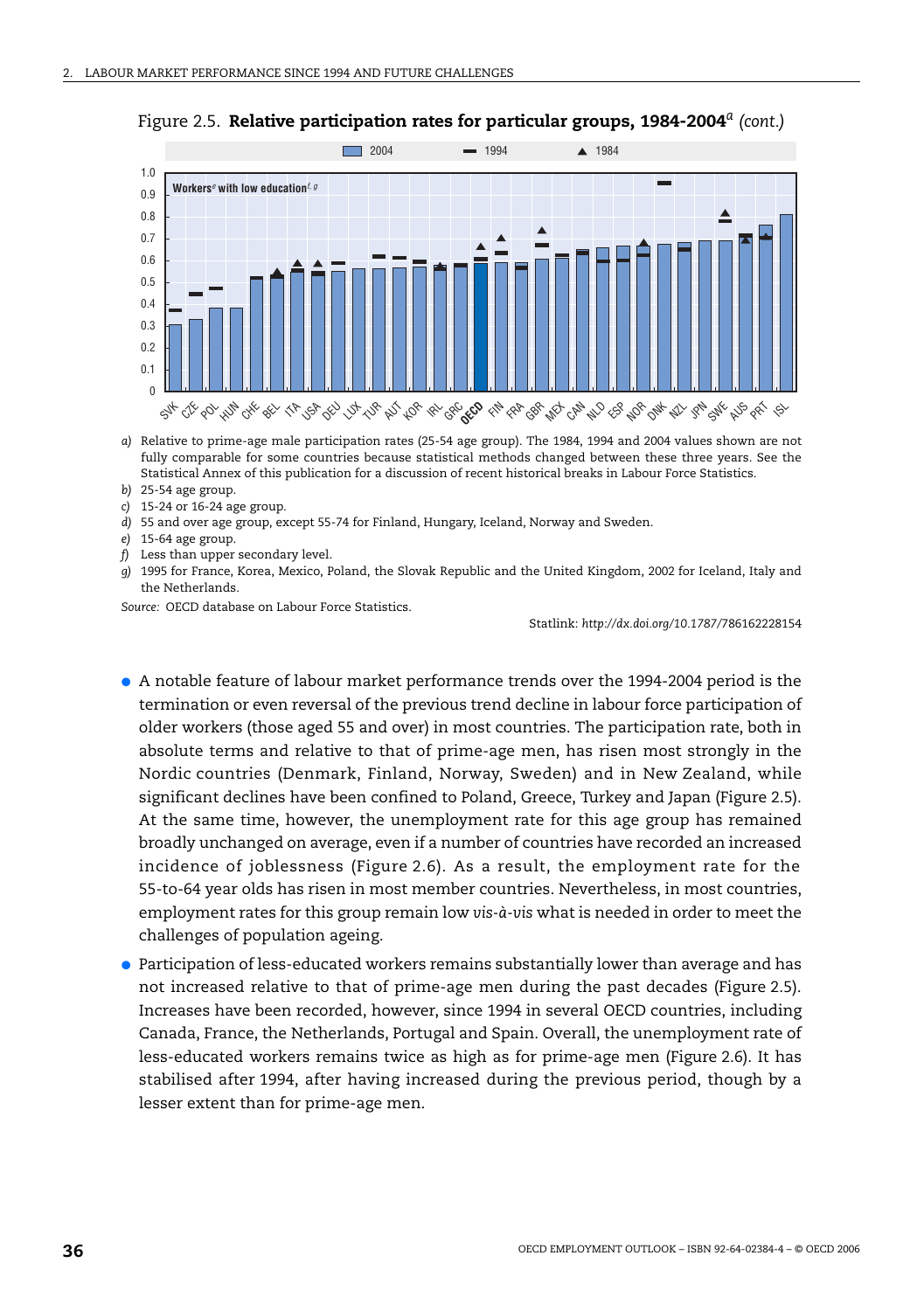

Figure 2.6. **Relative unemployment rates for particular groups, 1984-2004***<sup>a</sup>*



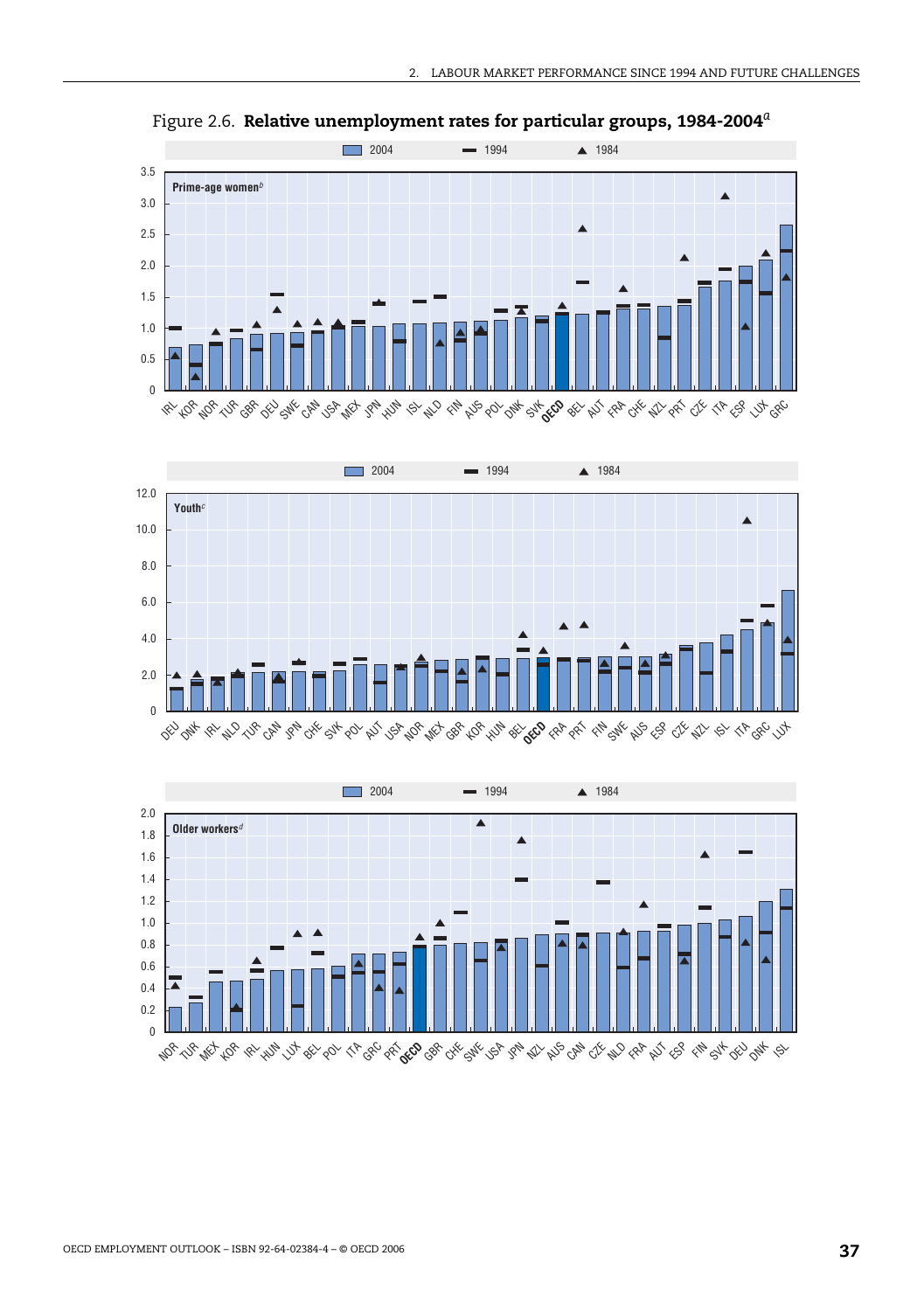

Figure 2.6. **Relative unemployment rates for particular groups, 1984-2004***<sup>a</sup> (cont.)*

- *a)* Relative to prime-age male unemployment rates (25-54 age group). The 1984, 1994 and 2004 values shown are not fully comparable for some countries because statistical methods changed between these three years. See the Statistical Annex of this publication for a discussion of recent historical breaks in Labour Force Statistics.
- *b)* 25-54 age group.
- *c)* 15-24 or 16-24 age group.
- *d)* 55 and over age group, except 55-74 for Finland, Hungary, Iceland, Norway and Sweden.
- *e)* 15-64 age group.
- *f)* Less than upper secondary level.
- *g)* 1995 for France, Korea, Mexico, Poland, the Slovak Republic and the United Kingdom, 2002 for Iceland, Italy and the Netherlands.

*Source:* OECD database on Labour Force Statistics. Statlink: *http://dx.doi.org/10.1787/*774434164232

● Large cross-regional disparities of unemployment persist, especially in countries where national unemployment rates remain particularly high, like Belgium, Germany and Italy (Figure 2.7, Panel A). Between 1993 and 2003, there was some tendency for regional unemployment disparities to increase in the countries where labour market performance improved the most (Figure 2.7, Panel B).

#### **3. Trends in income distribution and working conditions since 1994**

Developments in the distribution of income have been uneven over the past decade:

- Since 1994, gross earnings inequality measured over the employed population has increased on average in OECD countries for which data are available (Figure 2.8). Earnings inequality had already showed a tendency to increase in the previous decade, but rose at an accelerated pace in the most recent period. This occurred in countries where labour market performance improved considerably (Australia, the Netherlands), as well as in countries where it deteriorated (the Czech Republic, Germany, Korea, and Poland). Gross earnings inequality further increased in countries where it was already high (Hungary and the United States). However, large reductions of gross earnings inequality were also reported in countries where labour market performance improved considerably, such as Ireland and Spain. At first glance, it is therefore impossible to identify a general relationship between trends in gross earnings inequality and labour market performance (see Chapter 5).
- $\bullet$  The trend increase in household<sup>6</sup> inequality at the level of disposable income observed prior to 1994 was generally arrested subsequently (Figure 2.9, Panel A). Overall, household inequality changed relatively little during the past decade, except in the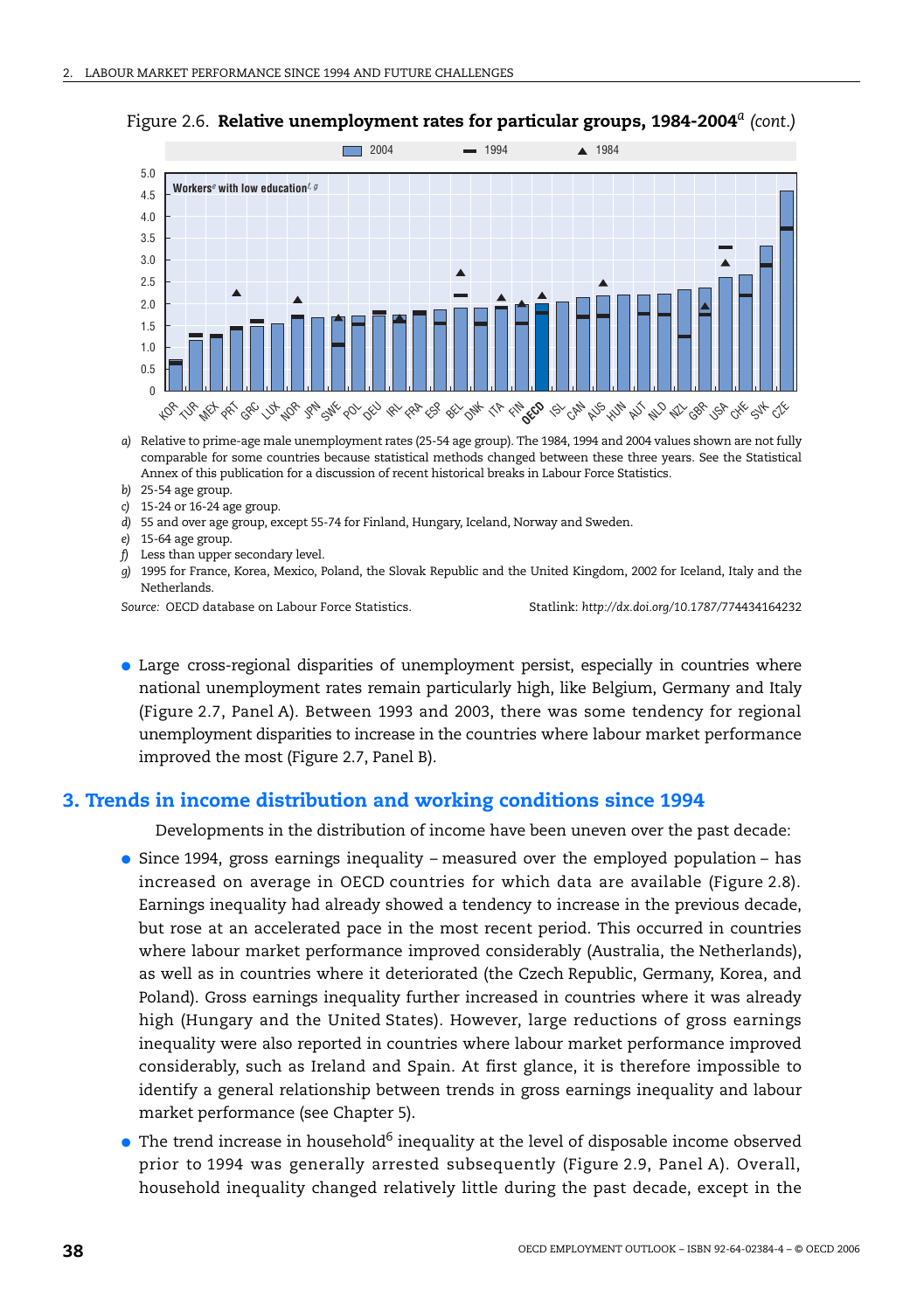

Figure 2.7. **Regional unemployment disparities in 1993 and 2003***<sup>a</sup>*

Change in the overall unemployment rate (percentage points) Panel B. **Changes in regional unemployment disparities***b* **and national unemployment rates between 1993 and 2003**



*a)* 1990 and 2000 for Japan, Korea, New Zealand and Switzerland.

*Source:* OECD (2005), *OECD Employment Outlook*, Chapter 2, Paris.

Statlink: *http://dx.doi.org/10.1787/*704326866407

Czech Republic, Finland, Japan, Mexico and Sweden. Thus, the increase in gross earnings inequality observed after 1994 may have been more than offset by the redistributive impact resulting from the employment gains achieved during this period, while redistribution through taxes and transfers has declined in many countries (as discussed in Chapter 5).

● Relative poverty rates – that is, the proportion of the population with income below 50% of the current median income – have risen marginally since 1994 (Figure 2.9, Panel B).<sup>7</sup> Large increases were reported both in countries where labour market performance improved markedly and average income grew significantly (*e.g.* Ireland), as well as in other countries (Sweden). On the other hand, relative poverty remained more or less unchanged in countries where labour market performance improved (*e.g.* in the United Kingdom and the United States). In the latter country, relative poverty rates remain high by OECD standards.

*b)* As measured by the Theil index of regional unemployment rates.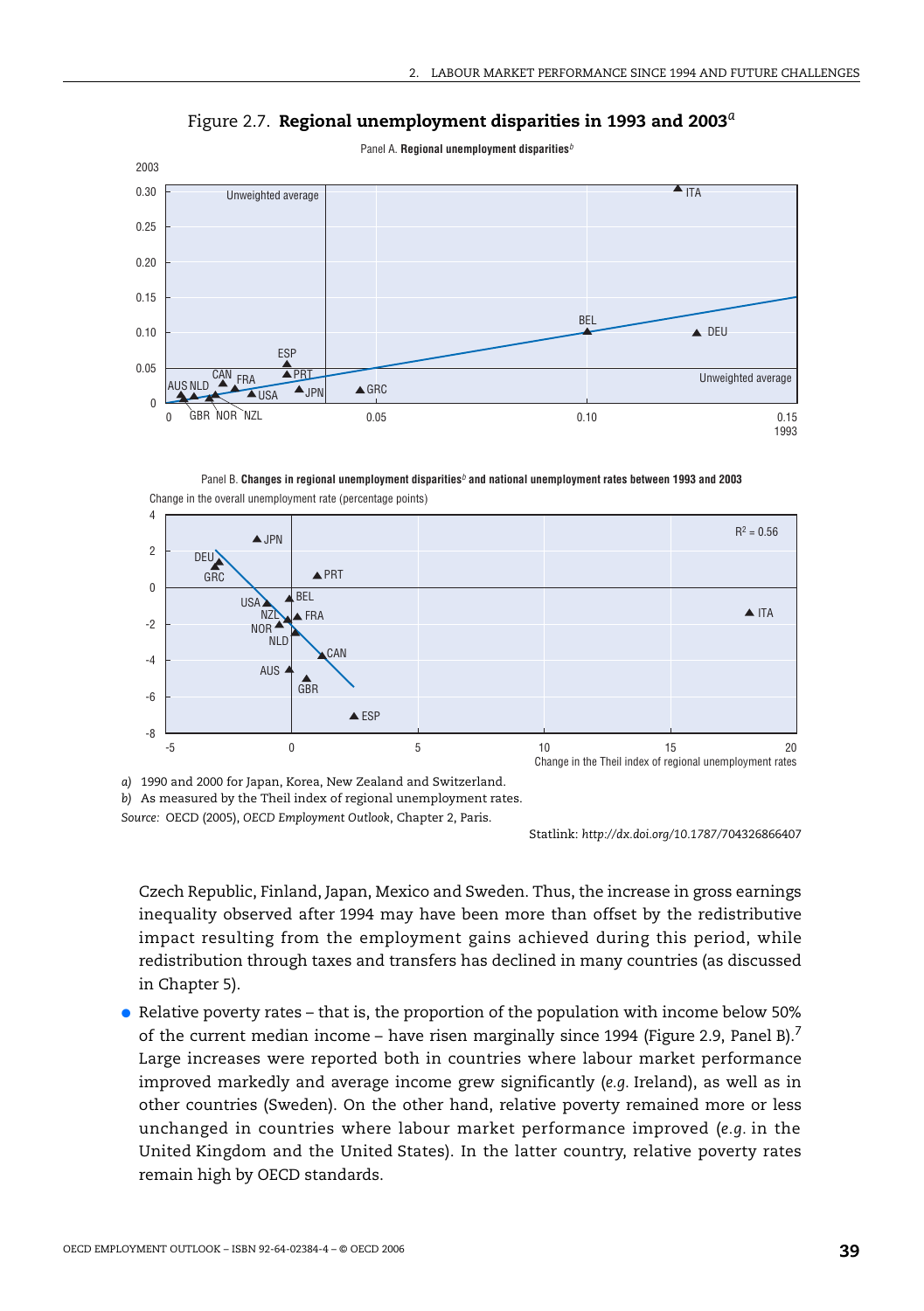

#### Figure 2.8. **Gross earnings inequality***a* **in 1994 and 2003***<sup>b</sup>*

*a)* As measured by the ratio of the 9th to 1st decile earnings, full-year, full-time workers.

*b)* 1994 and 1999 for the Netherlands, 1994 and 2000 for Hungary and Ireland, 1994 and 2002 for France, Germany, Korea and Poland, 1995 and 2002 for Spain, 1996 and 2003 for the Czech Republic and Denmark, 1997 and 2002 for Norway, 1997 and 2003 for Canada.

*Source:* OECD Earnings database.

Statlink: *http://dx.doi.org/10.1787/*201756066362

There have also been contrasting developments with respect to involuntary part-time work, temporary work, job tenure and in-work poverty over the same period (Figure 2.10):

- In contrast with earlier trends, the incidence of involuntary part-time work declined slightly during the past decade, though evolutions were contrasting across OECD members. Involuntary part-time work increased most in southern European countries and Japan.
- On average, temporary employment has increased slightly in countries for which data are available and temporary employment has a legal status. It increased significantly in only a few countries, *e.g.* Belgium, Italy, the Netherlands and Portugal, while it declined markedly in Ireland, followed by Spain (from a very high level), Turkey and Iceland. In a large majority of the countries for which data are available, temporary employment remains largely involuntary, with more than half of the workers indicating that they would prefer permanent jobs (Chapter 5).
- Job tenure increased on average during the past decade, especially in many Continental European countries (Belgium, France, Germany, Luxemburg, the Netherlands, Sweden and Switzerland) and eastern European countries. It fell noticeably in Ireland. In most countries, however, the rise in average job tenure reflects contrasting trends for young workers and more senior ones: average tenure of workers aged 15-34 decreased significantly in all countries but the Netherlands and Spain, while that of workers aged 35-64 increased substantially (Chapter 5).
- $\bullet$  There has been a persistent increase of the proportion of working poor<sup>8</sup> in the total population after 1994 in the countries where such data are available. But, on average for the OECD, the incidence of working poverty has increased much more modestly after 1994 than during the previous decade. However, half of the countries for which data are available have reported increasing proportions of working poor after 1994, sometimes by a significant extent, such as in the Netherlands, Ireland and the United States (in the latter country from already high levels).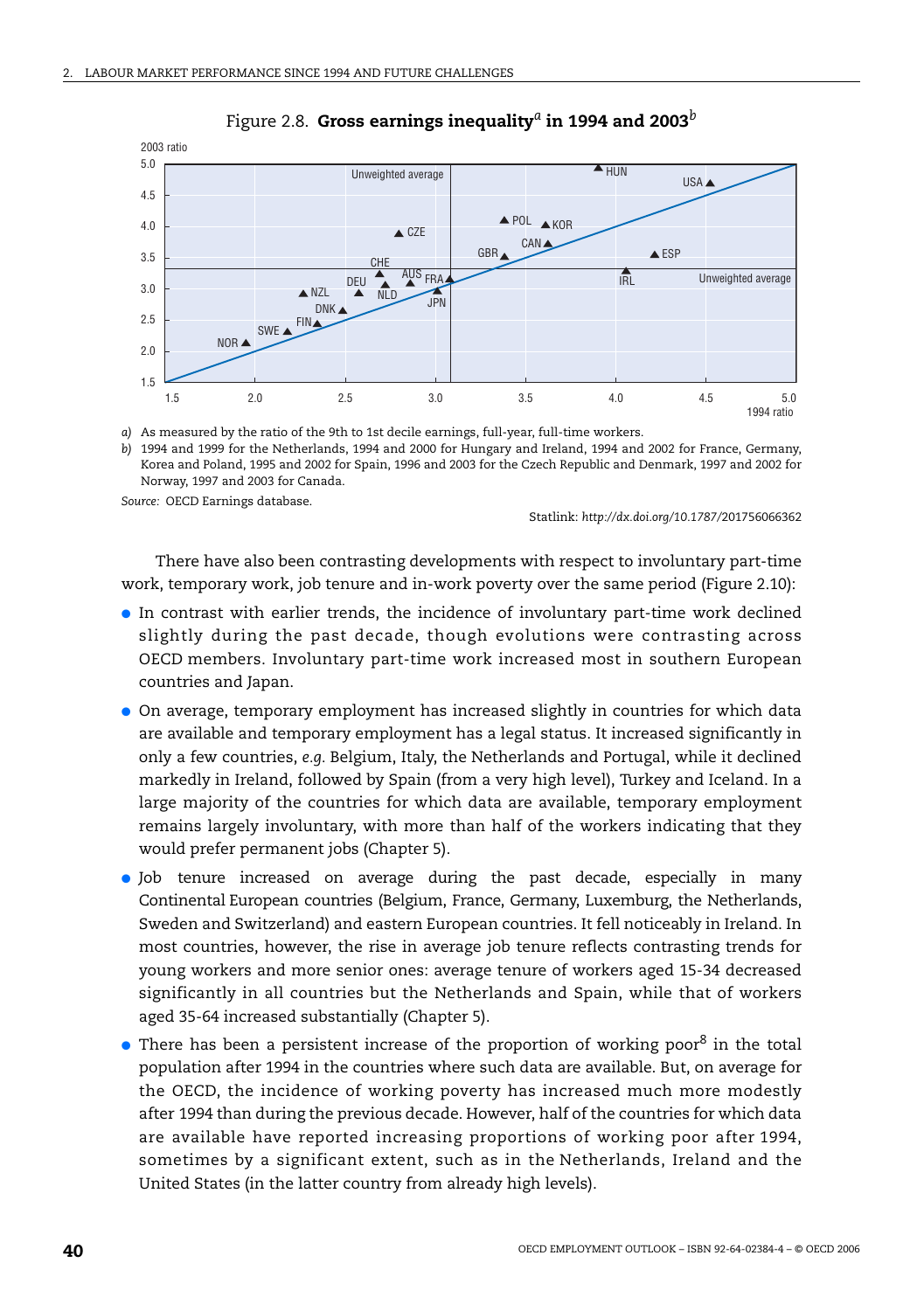

Figure 2.9. **Household income inequality and relative poverty in 1994 and 2001***<sup>a</sup>*

Panel B. **Relative poverty rates***c*



- *a)* 1994 and 1999 for Austria, 1994 and 2000 for France and Japan, 1994 and 2002 for Mexico and Turkey, 1995 and 2000 for Canada and Norway, 1995 and 2001 for Belgium, Finland, Italy, Portugal and Sweden, 1996 and 2002 for the Czech Republic.
- *b)* As measured by the ratio of the 9th to 1st decile earnings of equivalised disposable income (*i.e.* household income, after taxes and transfers, that is adjusted for the number of persons in the household).
- *c)* Calculated as the proportion of the population with equivalised disposable income below 50% of the current median income.

*Source:* Förster and Mira d'Ercole (2005).

Statlink: *http://dx.doi.org/10.1787/*185122401028

Overall, the data reviewed above (see also OECD, 2006a, Table W.2.5) point to diverse results across countries and indicators in terms of recent trends in either income distribution and poverty or a range of indicators of job quality. Chapter 5 examines in some detail the extent to which such trends are associated with patterns in the "quantity" of jobs, as well as underlying policy settings which shape income distribution, poverty and job quality.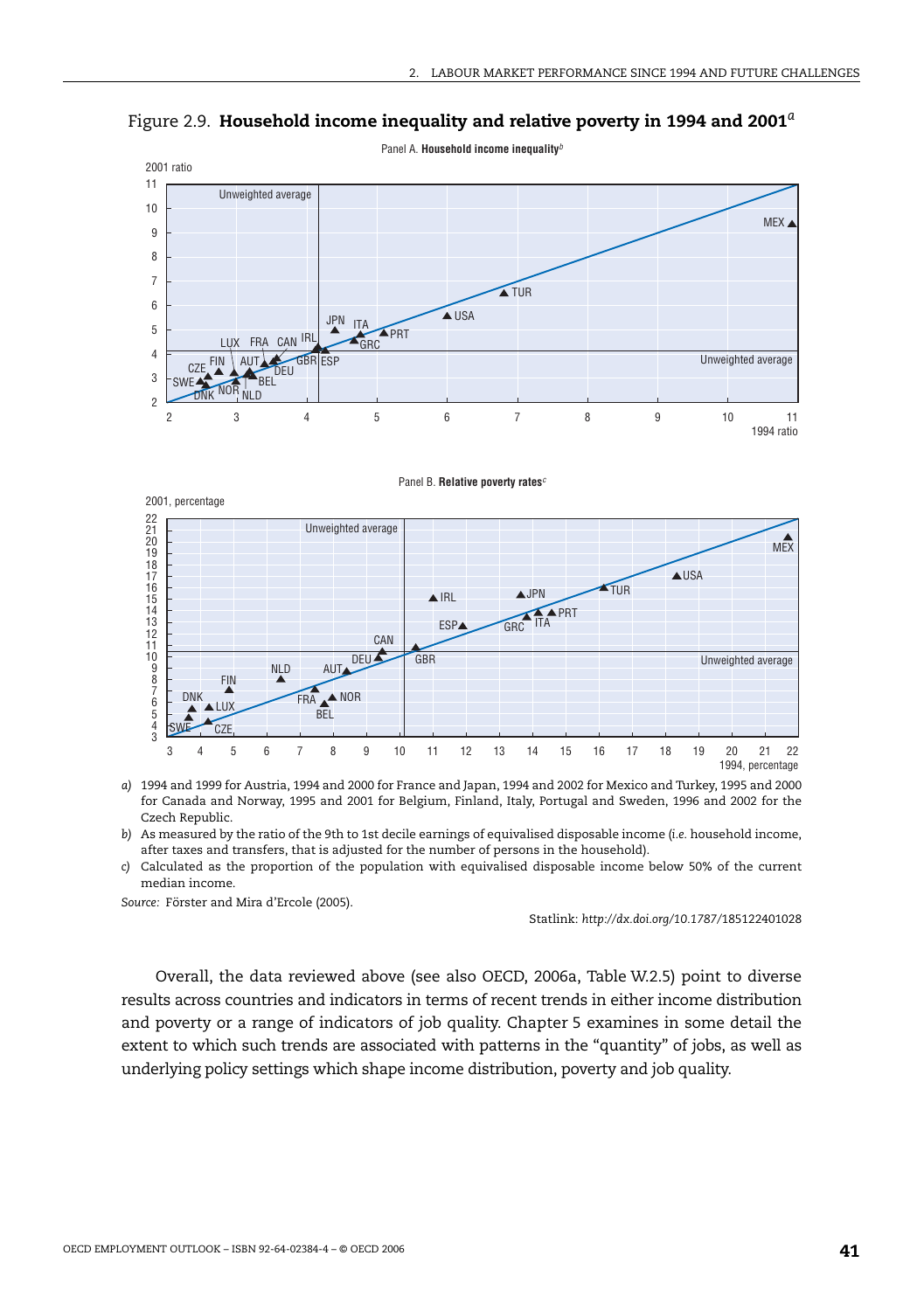

#### Figure 2.10. **Trends in job quality**

*a)* Share of involuntary part-time employment among part-time employment (left-side scale).

*b)* Temporary employment as a percentage of total employment (left-side scale).

*c)* Average years of job tenure with the current employer (right-side scale).

*d)* Proportion of the population with equivalised disposable income below 50% of the current median income and living in a household containing at least one worker (left-side scale).

*Source:* OECD database on Labour Force Statistics; Luxembourg Income Study (LIS); and European Community Household Panel (ECHP).

Statlink: *http://dx.doi.org/10.1787/*364123351506

## **4. The current situation and future challenges**

Notwithstanding the improvements along the various dimensions of labour market performance in the ten years to 2004, continued signs of weakness were evident for a number of countries at the end of the period:

- High unemployment rates, exceeding 8%, in the large continental European countries, some southern European countries (Spain, Greece) and Turkey and some eastern European countries (Poland, the Czech Republic and the Slovak Republic).
- Low employment rates, at around 60% or less, in some southern European countries (Greece, Italy, Turkey), central and eastern European countries (Hungary, Poland, Slovak Republic) and Mexico.
- Participation rates below 70% in Belgium, Greece, Italy, Luxemburg, Mexico, Poland and Turkey.
- Very low at around 20% or less participation rates of older workers in continental European countries (Austria, Belgium, France, Germany and Luxemburg), southern European countries (Greece, Italy and Spain) and some eastern European countries (Poland and the Slovak Republic).
- Continued difficulties to promote employment prospects of the low-skilled and youth in many OECD countries.
- Persistence of a high incidence of low-paid work and/or poverty, notably in Canada, Hungary, Korea, Poland, the United Kingdom and the United States.

The current unsatisfactory situation in many countries raises serious concerns with regard to the impact of a substantial ageing of the OECD population on future labour supply over coming decades. First, as older workers come to account for a growing share of the labour force, aggregate participation rates will drop in the absence of any reforms to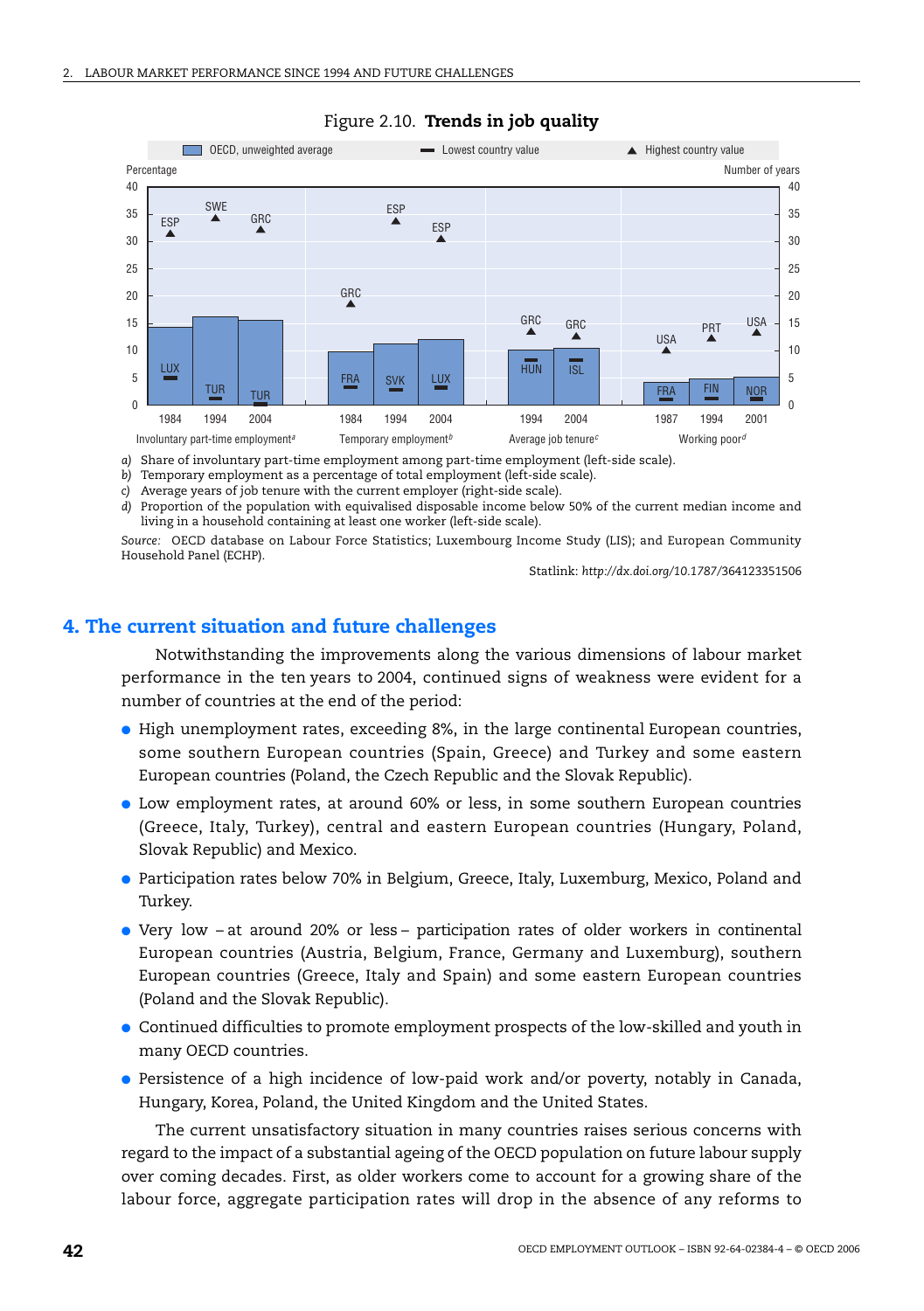encourage them to continue working as, in many OECD countries, these workers have a much lower propensity to participate to the labour market than prime-age workers. Second, the increase of female participation that has been the major engine behind the increase of the labour supply during recent decades may not be sufficient to offset the negative impact of population ageing in the future. There are signs in several OECD countries that the positive "cohort effect"9 that has boosted female labour supply in the past may come to an end, as educational and participation gaps between men and women progressively fade away.

The OECD Secretariat has made several projections of the size of the labour force in member countries over the next 50 years (OECD, 2005e; Burniaux *et al*., 2003). Though these projections use somewhat different methodologies and data sets, they yield a similar message. The total labour force for the OECD area is projected to remain roughly constant or even decline slightly over the next 50 years. On unchanged policies, the aggregate participation rate in the OECD area might fall from 60% now to less than 53% in 2050 (Figure 2.11, Panel A).<sup>10</sup> The drop would be even more pronounced in the European Union,









*Source:* Burniaux *et al.* (2003).

Statlink: *http://dx.doi.org/10.1787/*125468351002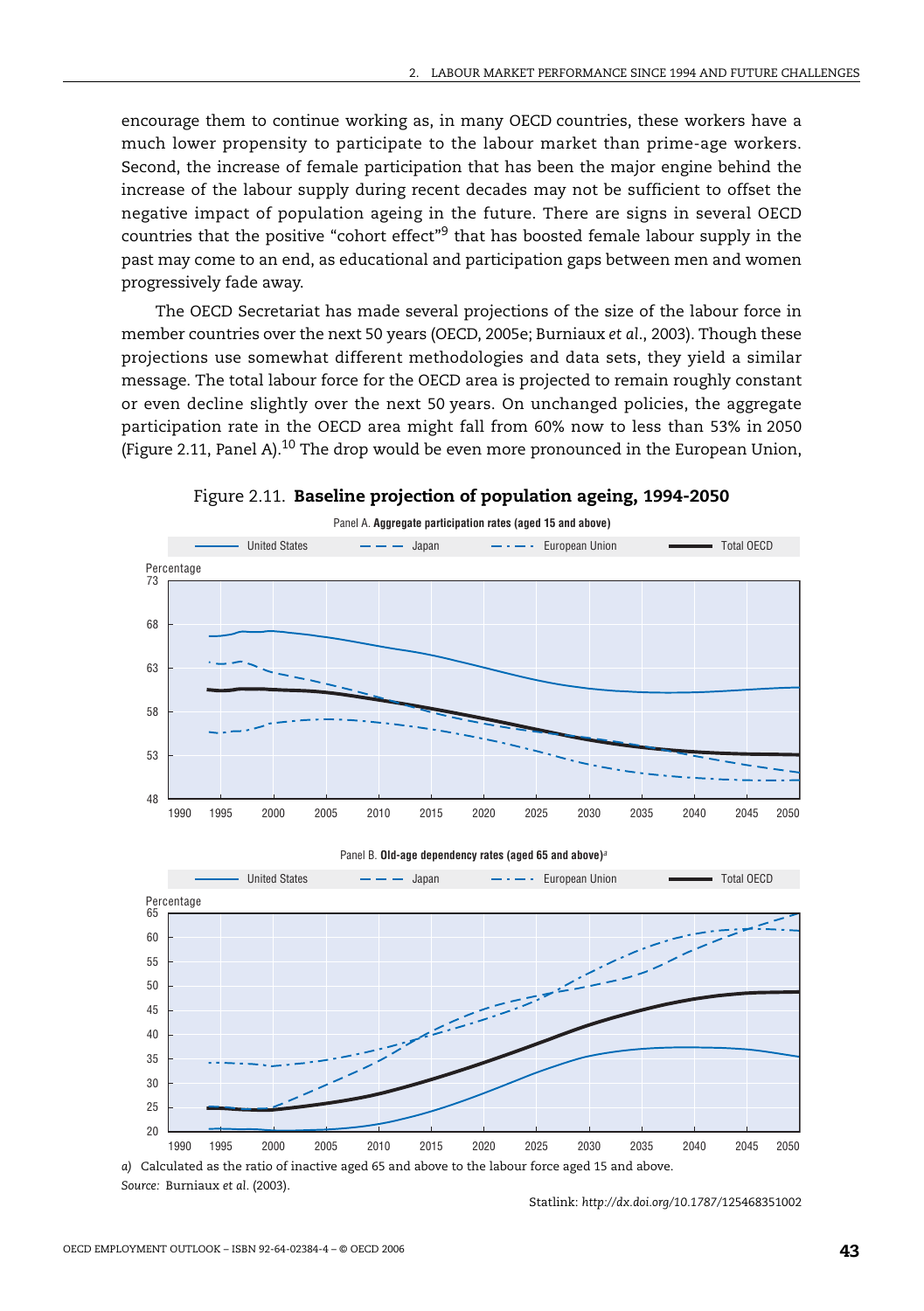though taking place later as the full impact of ageing would be somewhat delayed by the high participation rates of recent female cohorts in some southern European countries.

Substantial falls in the number of persons participating in the labour force are projected for a number of OECD countries, such as in Austria, eastern European countries, Italy, Japan, Korea, and, to a lesser extent, Germany. These countries face weak population growth, a rapid pace of ageing, low participation of workers aged 50 and over and weakening autonomous increases of participation across female cohorts.<sup>11</sup> Old-age dependency ratios – calculated as the ratio of those inactive aged 65 and above to working-age actives – are projected to rise from 25% for the whole OECD in 2000 to almost 50% in 2050 (Figure 2.11, Panel B), and from 35% to more than 60% in the European Union.

With this perspective, raising employment rates and improving career prospects for under-represented groups are critical in order to meet the forthcoming challenge of population ageing in most member countries. In particular, older workers still face high disincentives to work and represent a significant latent reserve of labour in many countries if these disincentives were removed. There is also some scope in several OECD countries to raise female labour force participation to levels similar to those seen in Nordic countries by providing the appropriate work incentives and encouraging the diffusion of family-friendly employment participation. Policy strategies for meeting this challenge are analysed in Chapter 4.

#### *Notes*

- 1. As many subsequent figures and tables, this figure reports data from the OECD database on Labour Force Statistics. The Statistical Annex in the back of this publication provides more detailed tabulations from this database, as well as a description of the underlying data sources and methods. Some of the data series from this source are affected by quantitatively small breaks that are documented in the Statistical Annex.
- 2. However, only Ireland succeeded in bringing unemployment down to a low level by international standards.
- 3. These are calculated with the use of a Kalman filtering approach that embodies a reduced-form Phillips curve (see Richardson *et al.*, 2000).
- 4. The main exceptions to this pattern are Finland and Sweden for which adjusted rates are estimated to have been broadly constant.
- 5. When measured per hour worked in the non-farm business sector, the acceleration in productivity in the United States is more striking than shows in Figure 2.3.
- 6. Calculated over the entire population of households, including non-working households.
- 7. It is important to emphasis that the data in Figure 2.9, as well as the more extensive analysis in Chapter 5, are based on a *relative* concept of poverty, in opposition to an *absolute* one. Comparisons of relative poverty rates – whether across countries or over time within a country – are not informative about how absolute poverty rates compare. The pros and cons of these two alternative definitions of poverty, as well as the implications of choosing a relative measure, are discussed in the Chapter 5.
- 8. Defined as the proportion of individuals living below the poverty threshold of 50% of the current median income despite the existence in the household of at least one worker. This definition differs from some other definitions in that *i)* it contains all individuals belonging to an household with at least one worker, whatever they work or not, and *ii)* the status of working household is not subject to a minimum amount of months or hours worked during the previous year. Thus, compared with the definition used by Eurostat, this proportion contains poor households with very little attachment to market work.